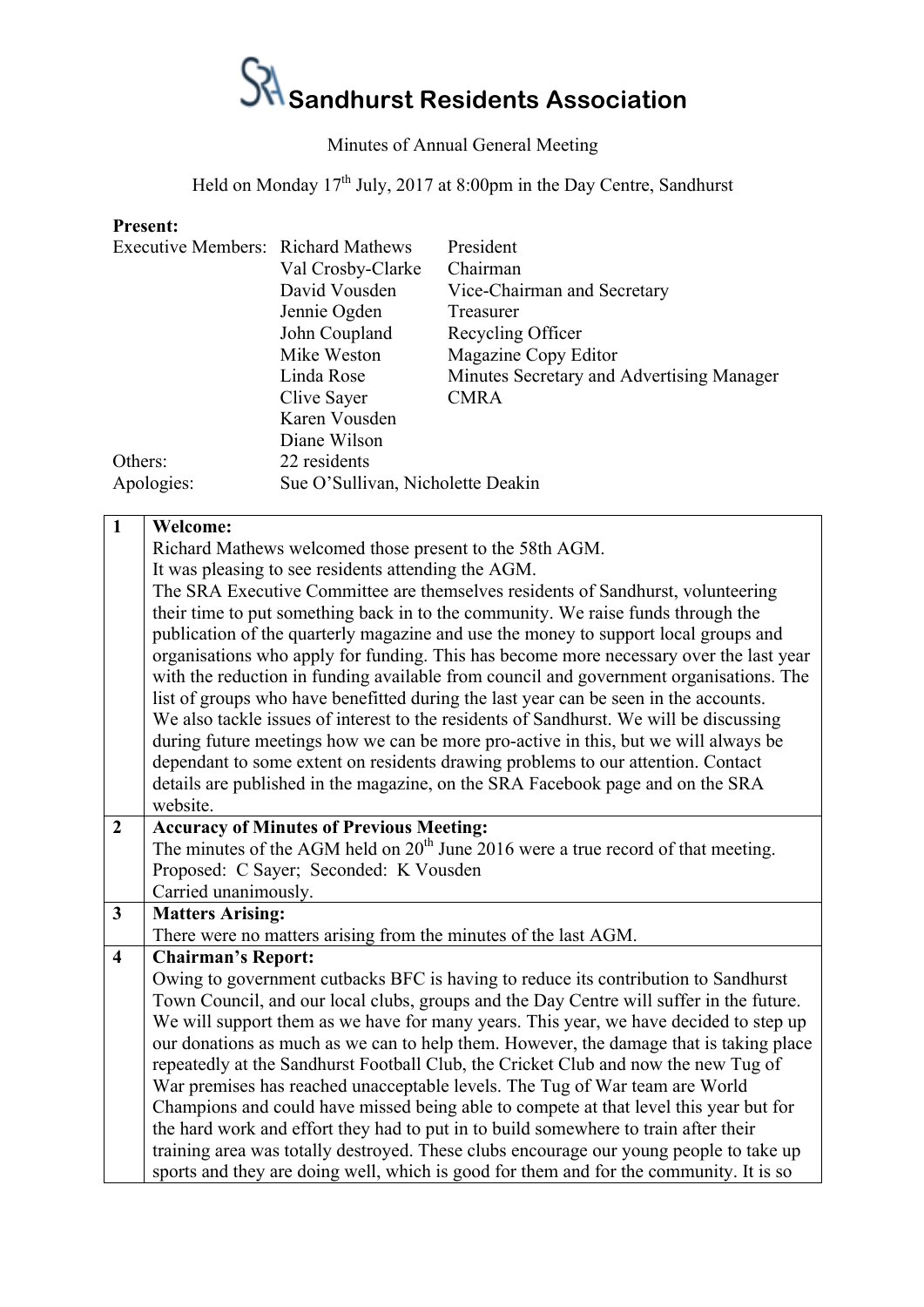## $S$ <sup>1</sup> Sandhurst Residents Association

|   | disheartening for the volunteers running these clubs to have to spend so much of their                                                                                         |                                                                                     |  |  |  |  |  |
|---|--------------------------------------------------------------------------------------------------------------------------------------------------------------------------------|-------------------------------------------------------------------------------------|--|--|--|--|--|
|   | time and effort raising funds to repair damage only to have to do the same thing again                                                                                         |                                                                                     |  |  |  |  |  |
|   | weeks later. It may require Police Forces to work together to stop these mindless idiots                                                                                       |                                                                                     |  |  |  |  |  |
|   |                                                                                                                                                                                |                                                                                     |  |  |  |  |  |
|   | from taking away the ambitions and pleasures of others.                                                                                                                        |                                                                                     |  |  |  |  |  |
|   |                                                                                                                                                                                | Our income is entirely from the magazine and our thanks go to the 120 residents who |  |  |  |  |  |
|   | volunteer to deliver 8,000 copies free of charge to households and businesses in                                                                                               |                                                                                     |  |  |  |  |  |
|   | Sandhurst 4 times a year. Thanks are also due to our magazine team of Nicholette                                                                                               |                                                                                     |  |  |  |  |  |
|   | Deakin, Michael Weston and Linda Rose, who do an amazing job for us. In the surgery,                                                                                           |                                                                                     |  |  |  |  |  |
|   | at the checkouts and in the car parks around Sandhurst, I get so many compliments                                                                                              |                                                                                     |  |  |  |  |  |
|   | about the magazine, you should be very proud of what you do. Nicholette, who is                                                                                                |                                                                                     |  |  |  |  |  |
|   | unable to be here tonight, is standing down as editor this year but she will be staying on                                                                                     |                                                                                     |  |  |  |  |  |
|   | as a committee member.                                                                                                                                                         |                                                                                     |  |  |  |  |  |
|   |                                                                                                                                                                                |                                                                                     |  |  |  |  |  |
|   | David Vousden contacted BFC about the state of the path between Harvard Road and                                                                                               |                                                                                     |  |  |  |  |  |
|   | Oxford Road, which became very muddy in winter. In a very short time it was<br>tarmacked and a bollard put in place to prevent cars using it. David has also taken in the      |                                                                                     |  |  |  |  |  |
|   |                                                                                                                                                                                |                                                                                     |  |  |  |  |  |
|   | maintenance of the website where the required work is ongoing. We were let down by                                                                                             |                                                                                     |  |  |  |  |  |
|   | the group who had volunteered to do it for us which was very disappointing.                                                                                                    |                                                                                     |  |  |  |  |  |
|   | Karen Vousden used the Fix My Street facility on the BFC website and reported                                                                                                  |                                                                                     |  |  |  |  |  |
|   | potholes in Rackstraw Road between the traffic lights and Abingdon Road. The next                                                                                              |                                                                                     |  |  |  |  |  |
|   | day the work was done.                                                                                                                                                         |                                                                                     |  |  |  |  |  |
|   | Boots has improved its service and will continue its efforts.                                                                                                                  |                                                                                     |  |  |  |  |  |
|   | The development south of the High Street will go ahead.                                                                                                                        |                                                                                     |  |  |  |  |  |
|   |                                                                                                                                                                                |                                                                                     |  |  |  |  |  |
|   | The Local Plan has made little headway and we have only now been told it has to agree<br>with BFC, which I cannot explain at the moment. Other areas where plans have already  |                                                                                     |  |  |  |  |  |
|   | been completed are having to start again.                                                                                                                                      |                                                                                     |  |  |  |  |  |
|   | We have kept you up to date with regard to the Patient Participation Group and the Out                                                                                         |                                                                                     |  |  |  |  |  |
|   |                                                                                                                                                                                |                                                                                     |  |  |  |  |  |
|   | Of Hours Service, which has been extensively covered in the magazine, which I hope                                                                                             |                                                                                     |  |  |  |  |  |
|   | you have been reading.                                                                                                                                                         |                                                                                     |  |  |  |  |  |
|   | The issue of the removal of the Rackstraw Farm sign at the Beefeater has been taken on<br>by Councillor Michael Brossard, who has made progress and we are hoping for a result |                                                                                     |  |  |  |  |  |
|   |                                                                                                                                                                                |                                                                                     |  |  |  |  |  |
|   | soon.                                                                                                                                                                          |                                                                                     |  |  |  |  |  |
|   | I would like to thank our President and the Committee for their help, support and the                                                                                          |                                                                                     |  |  |  |  |  |
|   | commitment they have shown over the year. It has been a pleasure to work with you,                                                                                             |                                                                                     |  |  |  |  |  |
|   | thank you.                                                                                                                                                                     |                                                                                     |  |  |  |  |  |
|   |                                                                                                                                                                                |                                                                                     |  |  |  |  |  |
| 5 | <b>Treasurer's Report:</b>                                                                                                                                                     |                                                                                     |  |  |  |  |  |
|   |                                                                                                                                                                                |                                                                                     |  |  |  |  |  |
|   | <b>Audited Accounts:</b>                                                                                                                                                       |                                                                                     |  |  |  |  |  |
|   | Balance Sheet as at 31 <sup>st</sup> March 2017                                                                                                                                |                                                                                     |  |  |  |  |  |
|   |                                                                                                                                                                                |                                                                                     |  |  |  |  |  |
|   | <b>Current Account</b>                                                                                                                                                         | £1,843                                                                              |  |  |  |  |  |
|   | Reserve Account                                                                                                                                                                | £25,413                                                                             |  |  |  |  |  |
|   | <b>Gross Assets</b>                                                                                                                                                            | £27,256                                                                             |  |  |  |  |  |
|   | Creditors payable within one year                                                                                                                                              | (f17)                                                                               |  |  |  |  |  |

**Net Assets £27,239**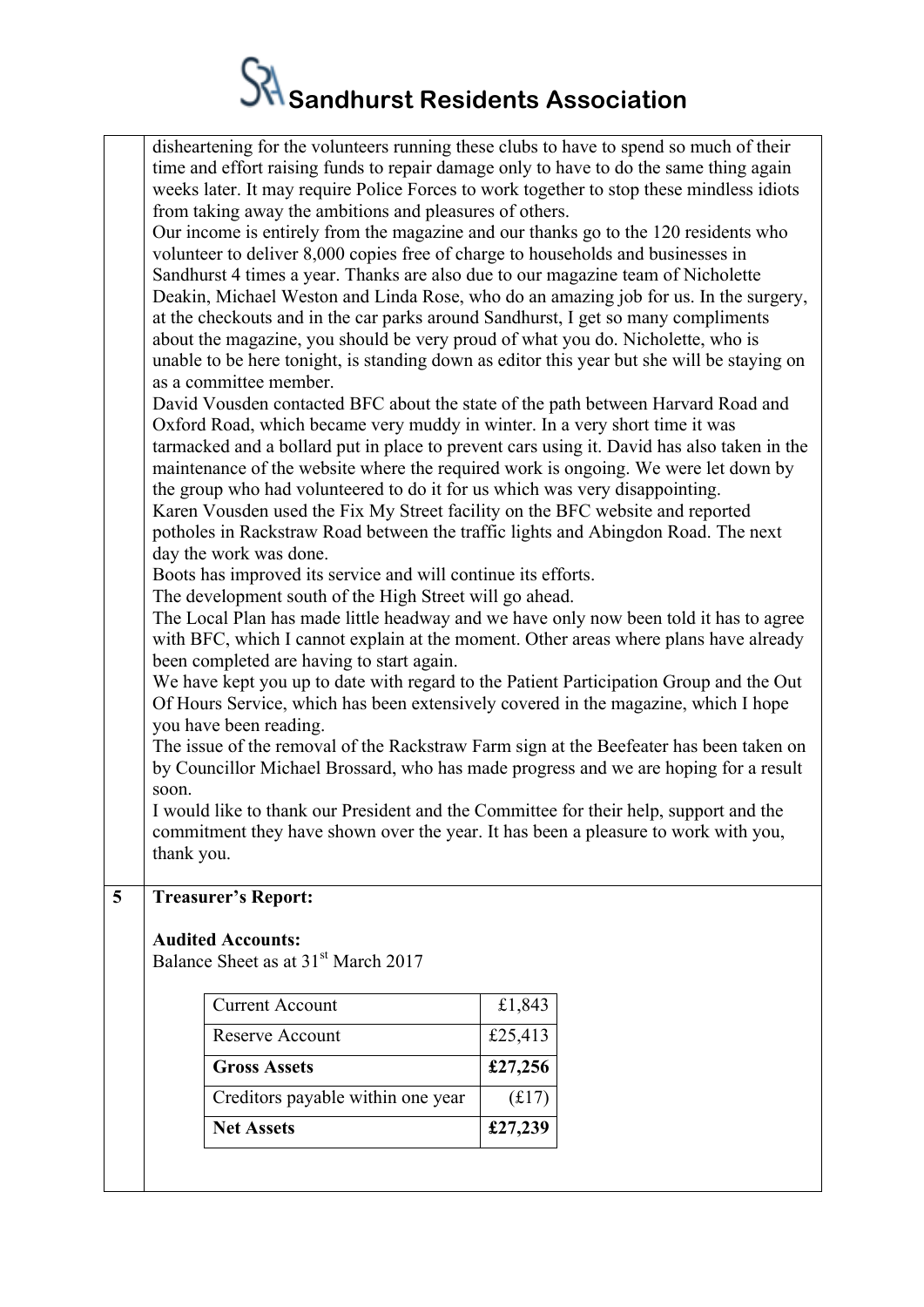

|    | <b>Donations:</b>                 |                             |                                                                                      |          |                                                                                        |
|----|-----------------------------------|-----------------------------|--------------------------------------------------------------------------------------|----------|----------------------------------------------------------------------------------------|
|    |                                   | <b>Sandhurst Day Centre</b> |                                                                                      | £1,800   |                                                                                        |
|    |                                   |                             | Sandhurst Town Football Club                                                         | £1,000   |                                                                                        |
|    |                                   | Sandhurst Cricket Club      |                                                                                      | £2,500   |                                                                                        |
|    |                                   |                             | Sandhurst Boys Football Club                                                         | £1,500   |                                                                                        |
|    |                                   | Tug of War                  |                                                                                      | £1,000   |                                                                                        |
|    |                                   |                             | St Michael's Winspire project                                                        | £1,000   |                                                                                        |
|    |                                   | <b>Total</b>                |                                                                                      | £8,800   |                                                                                        |
|    | The Accounts were accepted.       |                             |                                                                                      |          |                                                                                        |
|    | Proposed: K Vousden               |                             | Seconded: C Sayer                                                                    |          |                                                                                        |
|    | Carried unanimously.              |                             |                                                                                      |          |                                                                                        |
| 6  |                                   |                             | <b>Election of Officers and Executive Committee</b>                                  |          |                                                                                        |
|    |                                   |                             |                                                                                      |          |                                                                                        |
|    |                                   |                             | Richard Mathews thanked the Committee for their work during the past year.           |          |                                                                                        |
|    |                                   |                             | The current committee resigned. All members were willing to continue.                |          |                                                                                        |
|    |                                   |                             | The election of officers was put to a show of hands and the following were elected   |          |                                                                                        |
|    | unanimously:                      |                             |                                                                                      |          |                                                                                        |
|    |                                   |                             |                                                                                      | Proposed | Seconded                                                                               |
|    |                                   | Val Crosby-Clarke           | Chairman                                                                             | J Ogden  | D Vousden                                                                              |
|    |                                   | David Vousden               | Vice-Chairman                                                                        | D Wilson | M Weston                                                                               |
|    |                                   | David Vousden               | Secretary                                                                            | C Sayer  | L Rose                                                                                 |
|    |                                   | Jennie Ogden                | Treasurer                                                                            | D Wilson | K Vousden                                                                              |
|    | Linda Rose                        |                             | <b>Minutes Secretary</b>                                                             | C Sayer  | D Wilson                                                                               |
|    | Brossard and unanimously elected: |                             | hands and the following were proposed by Georgina Carson, selected by Michael        |          | The election of the remaining members of the proposed committee was put to a show of   |
|    |                                   | John Coupland               | Recycling Officer                                                                    |          |                                                                                        |
|    |                                   | Mike Weston                 | Magazine Sub-Editor                                                                  |          |                                                                                        |
|    | Clive Sayer                       |                             | <b>CMRA</b>                                                                          |          |                                                                                        |
|    |                                   | Sue O'Sullivan              | <b>LLRA</b>                                                                          |          |                                                                                        |
|    |                                   | Nicholette Deakin           |                                                                                      |          |                                                                                        |
|    |                                   | Karen Vousden               |                                                                                      |          |                                                                                        |
|    |                                   | Diane Wilson                |                                                                                      |          |                                                                                        |
|    |                                   |                             | The Honorary President is elected by the Executive Committee every three years. The  |          |                                                                                        |
|    |                                   |                             | next election will take place in January 2018.                                       |          |                                                                                        |
|    |                                   |                             | be interviewed in due course. Nicholette Deakin will continue on the role until a    |          | The role of Magazine Editor is currently vacant. Some volunteers have applied and will |
|    | replacement is found.             |                             |                                                                                      |          |                                                                                        |
| 7. | <b>Votes of Thanks</b>            |                             |                                                                                      |          |                                                                                        |
|    |                                   |                             |                                                                                      |          |                                                                                        |
|    |                                   |                             | To Val Crosby-Clarke for her sterling work on the committee and at all the local     |          |                                                                                        |
|    |                                   |                             | meetings she attends as SRA representative.                                          |          |                                                                                        |
|    |                                   |                             | To Nicholette Deakin for her brilliant work on the development and production of the |          |                                                                                        |
|    | magazine.                         |                             |                                                                                      |          |                                                                                        |